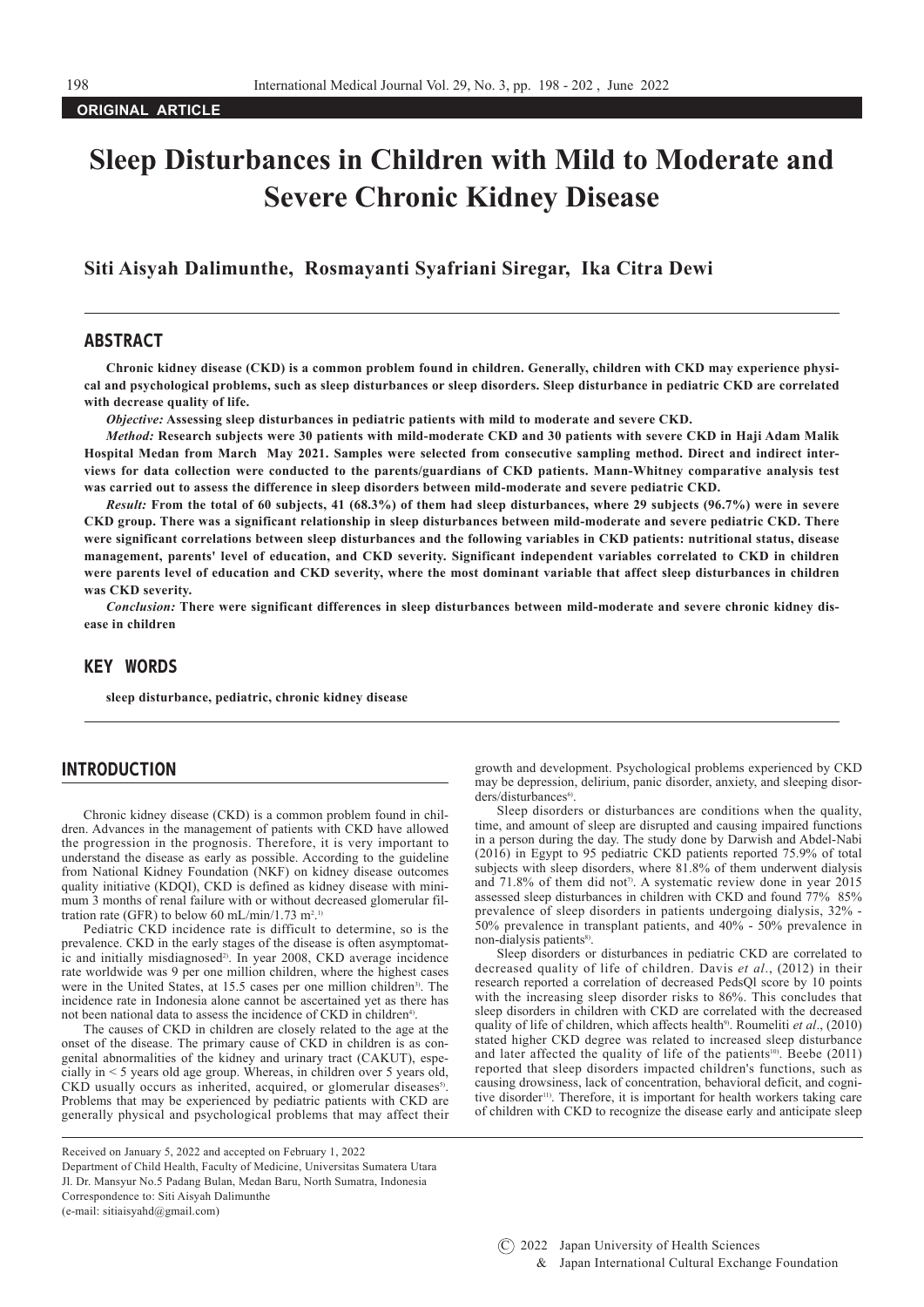#### **Table 1: Subject characteristic data**

| <b>Demography Characteristic</b>   | <b>Chronic Kidney Disease</b> |               |  |
|------------------------------------|-------------------------------|---------------|--|
|                                    | <b>Severe</b>                 | Mild-moderate |  |
|                                    | $(n = 30)$                    | $(n = 30)$    |  |
| Gender, $n$ $(\%)$                 |                               |               |  |
| Male                               | 18(60)                        | 24 (80)       |  |
| Female                             | 12(40)                        | 6(20)         |  |
| Age, years old                     |                               |               |  |
| Average (SD)                       | 8.9 (1.37)                    | 8.4 (1.37)    |  |
| Nutritional status, n (%)          |                               |               |  |
| Malnutrition                       | 10(33.3)                      | $\theta$      |  |
| Poor nutrition                     | 20(66.7)                      | 8(26.7)       |  |
| Good nutrition                     | 0                             | 19(63.3)      |  |
| Overweight                         | $\theta$                      | 3(10)         |  |
| Disease management, $n$ (%)        |                               |               |  |
| Kidney transplant therapy          | 29 (96.7)                     | $\mathbf{0}$  |  |
| Non kidney transplant therapy      | 1(3.3)                        | 30(100)       |  |
| Parents' level of education, n (%) |                               |               |  |
| Low                                | 23(76.7)                      | 18(60)        |  |
| High                               | 7(23.3)                       | 12(40)        |  |
| Parents' level of income, n (%)    |                               |               |  |
| Above minimum wage                 | 3(10)                         | $\theta$      |  |
| Below minimum wage                 | 27 (90)                       | 30(100)       |  |
| Sleep disturbance, n (%)           |                               |               |  |
| Yes                                | 29 (96.7)                     | 12(40)        |  |
| N <sub>0</sub>                     | 1(3.3)                        | 18 (60)       |  |

disturbance.

There are several factors that affect the sleep pattern in children with CKD, such as disease factors, duration of hospital stay, treatment regimens, and state of emotional function<sup>12)</sup>. Early recognition and management of sleep disorders can positively affect the growth and development of children living with CKD<sup>7)</sup>. This research aimed to assess the differences in sleeping disturbances between mild to moderate CKD and severe CKD, especially in patients in Haji Adam Malik Hospital Medan.

# METHODS

This was a cross-sectional research that assessed the differences in sleep disturbances between children with mild to moderate and severe chronic kidney disease (CKD). The research was conducted in pediatric nephrology unit Haji Adam Malik Hospital Medan between March and May 2021. The research subjects were children with CKD degree 1 to 5 meeting the inclusion and exclusion criteria. They were grouped based on GFR values, where mild-moderate CKD was patients with GFR > 45  $mL/min/1.73$  m<sup>2</sup> and severe CKD was patients with GFR  $\leq 45$  mL/min /1.73 m2 . They were selected by consecutive sampling method. The inclusion criteria were children with CKD aged  $4-10$  years old whose parents agreed to be involved in the research by signing consent form. Exclusion criteria were children with CKD who consumed sedatives during the research, had mental organic disorders or any other chronic medical conditions.

The minimum sample size, calculated by using hypothesis testing for two-sample proportions formula in cross-sectional study with 95% confidence interval (CI) and 80% power, was 27 research subjects. There was a total of  $60$  research subjects in this research, where  $30$  subjects were in severe CKD group and 30 subjects in mild-moderate CKD group. Primary data was gathered by interviews, such as demographic data like age and gender, as well as parents' occupation, level of education, and income level. Anthropometric measurement (body weight and height) was performed ad plotted on 2000 CDC growth charts to determine growth status of the subjects. Secondary data was renal function data based on laboratory results from the medical record. CKD classification was done based on glomerular filtration rate (GFR) calculated by Schwatrz formula.<sup>13)</sup> There was assessment on sleep disorders or disturbances by using The Children's Sleep Habits Questionnaire (CSHQ),

**Table 2: Sleep disturbance scale in severe and mil-moderate CKD group**

| Variable                | <b>Chronic Kidney Disease</b> | p             |              |  |
|-------------------------|-------------------------------|---------------|--------------|--|
|                         | <b>Severe</b>                 | Mild-moderate |              |  |
| Sleep disturbance scale |                               |               |              |  |
| Average $(SD)$          | 47.17(4.3)                    | 39.23 (4.17)  | ${}< 0.001*$ |  |

where total score > 41 shows significant sleep disturbances in children14).

#### Data Analysis

Collected data was processed and analyzed by using SPSS computer software system with 95% confidence interval (CI) and significance level of  $P < 0.05$ . Univariate analysis was conducted to subject characteristic data, by presenting frequency and percentage for categorical data. As for numerical data, average and standard deviation (SD) were used for normal distribution, otherwise median with minimum -- maximum values was used. Bivariate analysis was used to assess whether there were differences in sleeping disorders between mild-moderate and severe CKD. For normal distribution data, independent t-test was used, otherwise Mann-Whitney test was used. Data distribution was assessed by using Saphiro-Wilk test.

#### Ethical Considerations

Parents of the research subjects were given explanations about the research and they were asked for consent to be involved in the study. This study was approved by Health Research Ethical Committee, Medical Faculty of Sumatera Utara (No. 194/KEP/USU/2020).

# RESULTS

#### Characteristic Data of Research Subjects

There were 60 research subjects in this research, where there were 30 subjects each in mil-moderate and severe CKD groups. Both groups were dominated by male patients, where 18 subjects (60%) and 24 subjects (80%) in severe and mild-moderate CKD respectively. The average age for both groups was around 9 years old. Based on the nutritional status, most children in severe CKD groups experienced malnutrition  $(33.3\%)$  and poor nutrition  $(66.7\%)$ . While over half  $(63.3\%)$  children in mild-moderate group had good nutrition. Almost all children (96.7%) with severe CKD underwent kidney transplant therapy management, whereas all children with mild-moderate CKD had non kidney transplant therapy management.

Most parents of the research subjects had low education level, such as 23 parents (76.7%) in severe CKD group and 18 parents (60%) in mild-moderate CKD group. Moreover, most parents were earning below the minimum age.

Sleep disorders or disturbances were ascertained when the sleep quality scale is  $> 41$ . By grouping the scale, there were 41 subjects (68.3%) from the total subjects who suffered from sleep disturbances. Based on the severity of CKD, almost all subjects  $(96.7\%)$  with severe CKD had sleep disturbance, while there were 12 subjects (40%) with sleep disturbances in mild-moderate CKD condition. Table 1 shows the demographic characteristic of research subjects.

## Differences in Sleep Disturbance Score between Mildmoderate and Severe CKD

Table 2 shows the assessment of sleep disturbance in the two groups in the research. The average sleep disturbance score in severe CKD group was 47.17, with minimum value 38 and maximum value 54. Meanwhile, in mild-moderate group, the average was 39.23, with the lowest score being 30 and highest score 40. By Mann-Whitney test, there was a significant relationship between the severity of CKD and sleep disturbances ( $p < 0.001$ ).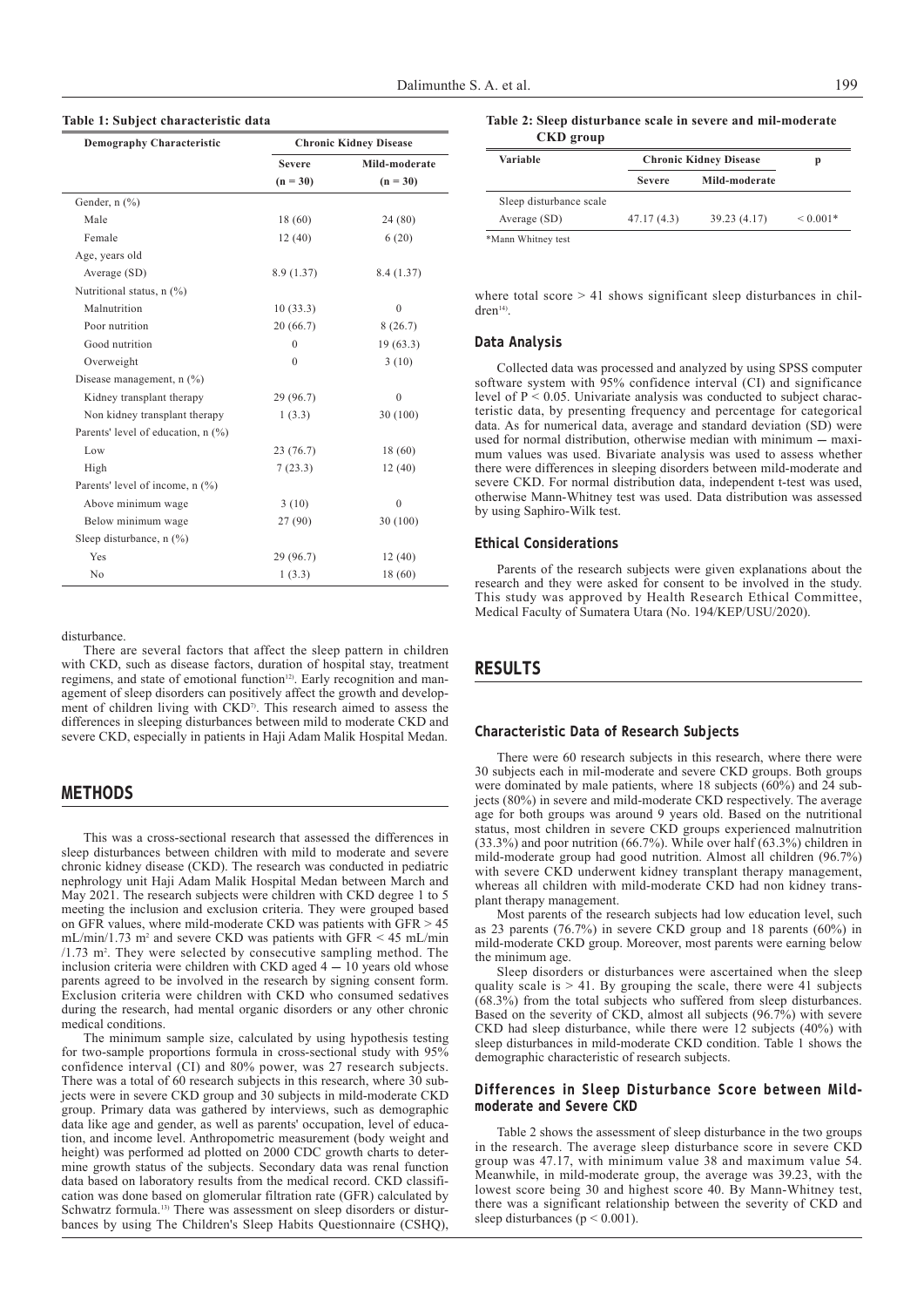|                                    |            | <b>Sleep Disturbance</b> |                        | Prevalence        |
|------------------------------------|------------|--------------------------|------------------------|-------------------|
| Variable                           | <b>Yes</b> | No                       | P                      | Ratio (CI         |
|                                    | $(n = 41)$ | $(n = 19)$               |                        | 95%               |
| Gender, $n$ $(\%)$                 |            |                          |                        |                   |
| Male                               | 27(64.3)   | 15(35.7)                 | $0.303^*$              | 0.827             |
| Female                             | 14(77.8)   | 4(22.2)                  |                        | $(0.592 - 1.155)$ |
| Age, years old                     |            |                          |                        |                   |
| Average (SD)                       | 8.8(1.47)  | 8.32 (1.80)              | $0.345^{\circ}$        |                   |
| Nutritional status, n (%)          |            |                          |                        |                   |
| Malnutrition - poor nutrition      | 32(84.2)   | 6(15.8)                  | $0.001$ <sup>a</sup>   | 2.058             |
| Good nutrition - overweight        | 9(40.9)    | 13(59.1)                 |                        | $(1.223 - 3.465)$ |
| Disease management, $n$ $(\%)$     |            |                          |                        |                   |
| Kidney transplant therapy          | 28 (96.6)  | 1(3.4)                   | $< 0.001$ <sup>a</sup> | 2.302             |
| Non kidney transplant therapy      | 13(41.9)   | 18(58.1)                 |                        | $(1.513 - 3.504)$ |
| Parents' level of education, n (%) |            |                          |                        |                   |
| Low                                | 33(80.5)   | 8(19.5)                  | $0.003$ <sup>a</sup>   | 1.912             |
| High                               | 8(42.1)    | 11(57.9)                 |                        | $(1.105 - 3.308)$ |
| Parents' level of income, n (%)    |            |                          |                        |                   |
| Above minimum wage                 | 2(66.7)    | 1(33.3)                  | 1.000 <sup>d</sup>     | 0.974             |
| Below minimum wage                 | 39(68.4)   | 18(31.6)                 |                        | $(0.429 - 2.211)$ |
| CKD severity, $n$ (%)              |            |                          |                        |                   |
| Severe CKD                         | 29 (96.7)  | 1(3.3)                   | $< 0.001$ <sup>a</sup> | 2.417             |
| Mild-moderate CKD                  | 12(40)     | 18(60)                   |                        | $(1.551 - 3.765)$ |

|  | Table 3: Factors associated with sleep disturbances in children with CKD |
|--|--------------------------------------------------------------------------|
|  |                                                                          |

<sup>®</sup>Chi Square, <sup>®</sup>Mann Whitney, °T Independent, ªFischer's Exact

#### **Table 4: Multivariate analysis of factors associated with sleep disturbances in children with CKD**

| Variable                    | B         | $\mathbf{p}$ | Exp(B) |       | 95% CI for EXP(B) |  |
|-----------------------------|-----------|--------------|--------|-------|-------------------|--|
|                             |           |              |        | Lower | Upper             |  |
| Selection I                 |           |              |        |       |                   |  |
| Nutritional status          | $-0.599$  | 0.599        | 0.549  | 0.059 | 5.123             |  |
| Disease management type     | $-16.776$ | 1.000        | 0.000  | 0.000 |                   |  |
| Parents' level of education | 2.234     | 0.015        | 9.333  | 1.539 | 56.581            |  |
| CKD severity                | 21.093    | 1.000        | 1.451  | 0.000 |                   |  |
| Constant                    | $-1.791$  | 0.345        | 0.167  |       |                   |  |
| Selection II                |           |              |        |       |                   |  |
| Nutritional status          | $-0.600$  | 0.599        | 0.549  | 0.059 | 5.125             |  |
| Parents' level of education | 2.240     | 0.015        | 9.397  | 1.550 | 56.959            |  |
| CKD severity                | 4.332     | 0.004        | 76.075 | 4.124 | 1403.483          |  |
| Constant                    | $-1.796$  | 0.344        | 0.166  |       |                   |  |
| Selection III               |           |              |        |       |                   |  |
| Nutritional status          | $-0.589$  | 0.532        | 0.555  | 0.087 | 3.520             |  |
| Parents' level of education | 2.238     | 0.014        | 9.377  | 1.574 | 55.857            |  |
| CKD severity                | 4.329     | 0.003        | 75.849 | 4.205 | 1368.254          |  |
| Constant                    | $-1.824$  | 0.038        | 0.161  |       |                   |  |
| Selection IV                |           |              |        |       |                   |  |
| Parents' level of education | 2.204     | 0.014        | 9.063  | 1.551 | 52.966            |  |
| CKD severity                | 4.497     | 0.001        | 89.751 | 5.710 | 1410.708          |  |
| Constant                    | $-1.706$  | 0.031        | 0.182  |       |                   |  |
|                             |           |              |        |       |                   |  |

## Factors Associated with Sleep Disturbances in Children with CKD

Table 3 shows the analysis of factors from all independent variables in this study that were associated with sleep disturbances. There was no significant relationships in variables, such as gender, age, and parents' level of income ( $p > 0.05$ ). On the other hand, variables like nutritional status, therapy management type, parents' level of education, and severity of CKD were significantly correlated.

trition and poor nutrition, where 32 (84.2%) of them experienced sleep disturbance. Meanwhile, there were 9 children (40.9%) from the total of 22 children in good nutritional status and overweight classification that suffered from sleep disturbance. The analysis by Chi-square test showed a significant relationship between nutritional status and sleep disturbance (p = 0.001) with prevalence ration (PR) 2.058 (95% CI 1.223 – 3.465), which means children with CKD with malnutrition and poor nutrition were 2.058 more likely to experience sleep disturbance than children with good nutritional status and overweight.

Based on the nutritional status, there were 38 children with malnu-

From the aspect of disease management therapy, 29 children under-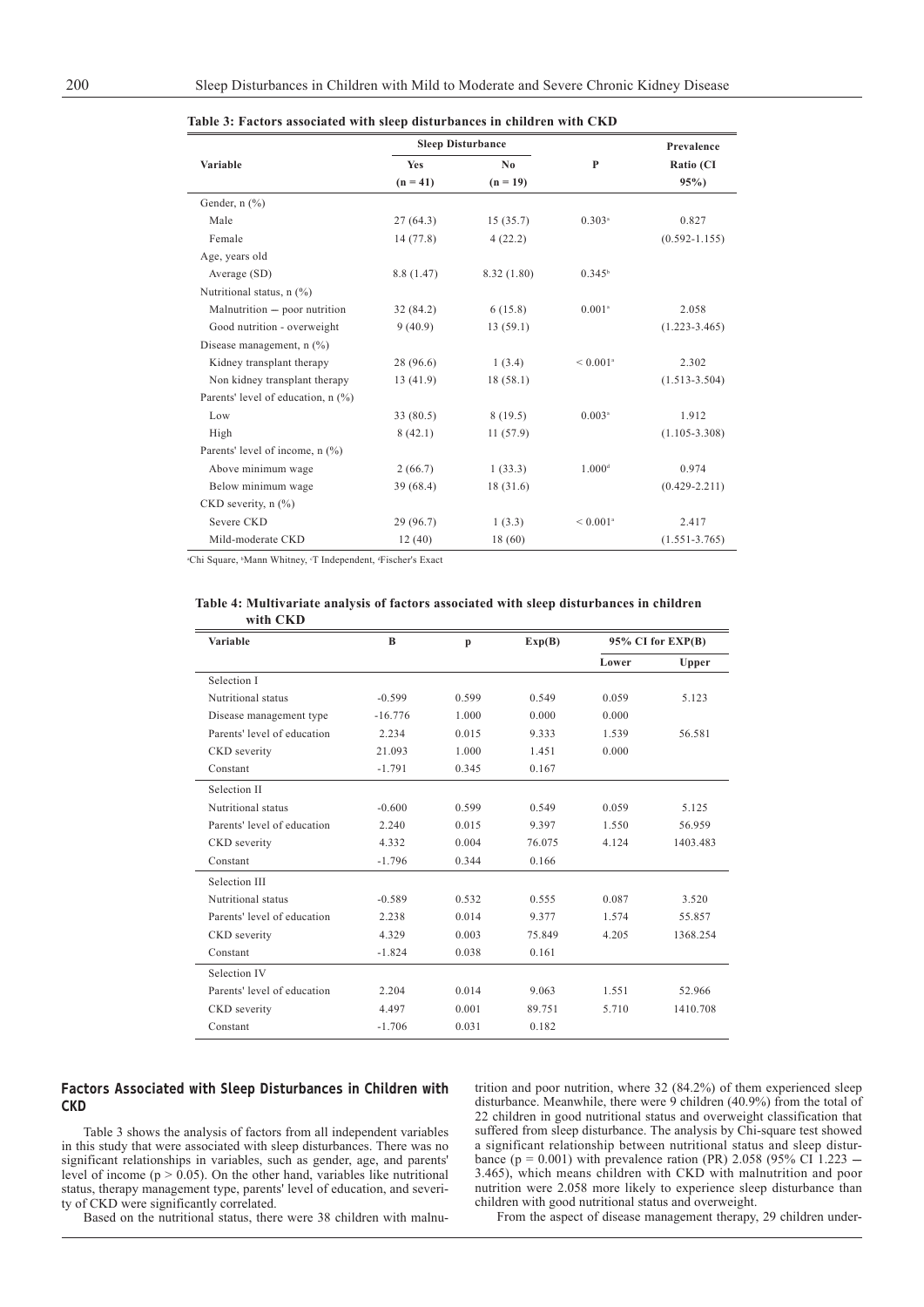went renal replacement therapy (RRT), where 28 (96.6%) of them had sleep disturbance. Meanwhile, only 13 children (41.9%) from 31 children without RRT who suffered from sleep disturbance. Chi-square test analysis showed a significant relationship between disease therapy management and sleep disturbance ( $p = 0.001$ ) with PR of 2.302 (95% CI  $1.513 - 3.504$ ), which means that hemodialysis in children with CKD increased sleep disturbance by 2.302 times more than children with CKD without hemodialysis.

Based on parents' level of education, there were 33 children (80.5%) from 41 children whose parents had low level of education. Whereas, 8 children (42.1%) from 19 children whose parents had high level of education suffering from sleep disturbances. Chi-square analysis tests showed a significant relationship between parents' level of education and sleep disturbances ( $p = 0.003$ ) with PR of 1.912 (95% CI 1.223 3.465), which means children with CKD whose parents had low level of education were 1.912 more likely to experienced sleep disturbances than children with CKD with parents of higher level of education.

Based on the severity of CKD, almost all children (96.7%) in the severe CKD group had sleep disturbances. Meanwhile, in 30 children with mild-moderate CKD, only 12 children (40%) suffered from sleep disturbances. The analysis by using Chi-square test showed that there was a significant relationship between the severity of CKD and sleep disturbances ( $p \le 0.001$ ) with PR 2.417 995% CI 1.551 3.765), which means that children with severe CKD were 2.417 times more likely to had sleep disturbances than children with mild-moderate CKD.

#### Multivariate Analysis of Factors Associated with Sleep Disturbances in Children with CKD

Multivariate analysis with a multiple logistic regression was carried out in this study to assess independent variables with dominant effect to predict sleep disturbances in children with CKD. Besides that, we could predict the probability of sleep disturbances from the significant independent variables from multivariate analysis.

The data in this study was categorical. The variables in the multivariate analysis were independent variables from bivariate analysis with  $p < 0.25$ , such as nutritional status, disease management therapy, parents' level of education, and CKD diagnosis. The result of the multivariate analysis is shown in Table 4.

By using the method of entry (enter method), which was taking out one independent variable at a time starting from the highest p value > 0.05, there were only two significant independent variables to sleep disturbances in this study, such as parents' level of education ( $p = 0.017$ ) and CKD severity ( $p = 0.001$ ). The most dominant variable that affects sleep quality was the severity of CKD itself with Exp (B) value of 55.314 (95% CI = 5.491  $-$  557.215), that means children with severe CKD were at 55.314 higher risk of sleep disturbances than children with mild-moderate CKD.

### **DISCUSSION**

From 60 research subjects, there were 41 children (68.3%) with sleep disturbances. Based on the severity of chronic kidney disease (CKD), almost all (96.7%) of children in severe group had sleep disturbances, while there were only 40% of research subjects in the mild-moderate group experiencing sleep disturbances. Davis *et al*., (2013) reported higher number of patients (68.6%) experiencing sleep disturbances in GFR group  $\leq$  30 mL/min/1.73 m<sup>2</sup>, while only 48.3% subjects had sleep disturbances in GFR group  $\geq 60$  mL/min/1.73 m<sup>2,9)</sup> In the study done by Roumelioti *et al*., (2020) showed that patients with severe CKD with  $GFR < 30$  mL/min/1.73 m<sup>2</sup> were four time at higher risk of sleep disturbances than mild CKD patients with GFR  $\geq 60$  mL/ min/1.73 m<sup>2</sup>. 10)

Sleep disturbance scale in this study showed the average scale of 47.17 and 39.23 in severe CKD and mild-moderate CKD cases respectively. Using Mann-Whitney test, there was a significant difference in sleep quality scale between severe and mild-moderate CKD groups (p < 0.001). Darwish and Abdel-Nabi (2016) reported no significant difference in sleep disturbance scale between children with CKD who received kidney transplant therapy and who did not<sup>7</sup>. This result was obtained because they did not classify the stage of disease other than therapy classification. Children who did not receive kidney transplant therapy may be children with severe CKD classification.

There was a few factors in this research that significantly correlated

with sleep disturbances, such as nutritional status, disease management therapy, parents' level of education, and severity of CKD. Based on the nutritional status ( $p = 0.001$ ,  $PR = 2.058$ ), the majority of research subjects in this study had poor nutritional status. Darwish and Abdel-Nabi (2016) stated that there was no relationship between nutritional status and The Children's Sleep Habits Questionnaire (CSHQ) with  $p = 0.125$ , where most of the research samples in their study had good nutritional status<sup>7</sup>. From the disease management therapy, Davis *et al.*, (2013) reported more frequent cases of sleep disturbances in patient group with kidney transplant therapy than the group that did not ( $p = 0.05$ ). Generally, patients who did not receive kidney transplant therapy would have had the tendency to have more sleeping problems than the other groups<sup>9)</sup>. This study also reported a significant difference between disease management therapy and sleep disturbances, where  $p = 0.001$  and  $PR = 2.302$ . From the severity of disease, there was a significant relationship between CKD severity classification and sleep disturbances (p  $< 0.001$ , PR = 2.417). Darwish and Abdel-Nabi (2016) reported negative correlation between CSHQ score and GFR values, where the increase in CSHQ level indicated lower GFR values  $(r - 0.28, p = 0.04)$ . This showed that lower GFR values were a risk factor of sleep disturbance in children with CKD, where every decrease in 10 mL/min/1.73 m<sup>2</sup> was correlated with the increase in CSHQ score by 0.657). Finally, there was also a significant relationship between parents' education level and sleep disturbances in children with CKD ( $p = 0.003$ , PR = 1.912).

Multivariate analysis in this study showed two significant independent variables associated with sleep disturbances in children with CKD, such as parents' level of education ( $p = 0.017$ ) and CKD severity ( $p =$ 0.001). The most dominant variables that affect the quality of sleep was the severity of CKD with Exp (B) value of  $55.314$  ( $95\%$  CI =  $5.491$  -557.215). Roumelioti *et al.*,  $(2020)$  stated that patients with GFR < 30 mL/min/1.73 m<sup>2</sup> had four time more risk of sleep disturbances than patients with  $GFR \geq 50$  mL/min/1.73 m<sup>2</sup>. Meanwhile, patients with GFR between  $40 - 50$  mL/min/1.73 m<sup>2</sup> were at three times highest risk of sleep disturbances than GFR  $\geq$  50 mL/min/1.73 m<sup>2</sup>. This showed that the more severe the CKD was, the bigger the sleep problems experienced by the patients<sup>10)</sup>.

# **CONCLUSION**

There was a significant difference in sleep disturbance score between severe and mild-moderate CKD group. There were significant relationships of sleep disturbances in children with CKD with nutritional status, disease management therapy, parents' level of education, and severity of CKD variables. However, no significant relationship were observed with gender, age, and parents level of income variables. Independent variables with significant correlation to sleep disturbances in children with CKD were parents' level of education and CKD severity, where the most dominant variable that disturbs sleep was CKD severity

# **REFERENCE**

- 1. Levey AS, Coresh J, Bolton K, Culleton B, Harvey KS, Ikizler TA, *et al*. K/DOQI clinical practice guidelines for chronic kidney disease: evaluation, classification, and stratification. American Journal of Kidney Diseases. 2002; 39(2 SUPPL. 1): i-ii + S1-S266.
- 2. Becherucci F, Roperto RM, Materassi M, Romagnani P. Chronic kidney disease in children. Clinical kidney journal. 2016; 9: 583-91. DOI: 10.1093/ckj/sfw047
- 3. Kaspar CD, Bholah R, Bunchman TE. A review of pediatric chronic kidney disease. Blood purification. 2016; 1: 211-7. DOI: 10.1159/000441737
- 4. Pardede SO, Chunnaedy S. Penyakit Ginjal Kronik pada Anak. Sari Pediatri. 2016; 11: 199-206. DOI: http://dx.doi.org/10.14238/sp11.3.2009.199-206
- 5. Harambat J, Van Stralen KJ, Kim JJ, Tizard EJ. Epidemiology of chronic kidney disease in children. Pediatric nephrology. 2012; 3: 363-73. DOI: 10.1007/s00467-011- 1939-1
- 6. Iorga M, Starcea M, Munteanu M, Sztankovszky LZ. Psychological and social problems of children with chronic kidney disease. European Journal of Science and Theology. 2014; 10: 179-88.
- 7. Darwish AH, Abdel-Nabi H. Sleep disorders in children with chronic kidney disease. International Journal of Pediatrics and Adolescent Medicine. 2016; 3: 112-8. DOI: 10.1016/j.ijpam.2016.06.001
- 8. Stabouli S, Papadimitriou E, Printza N, Dotis J, Papachristou F. Sleep disorders in pedi-